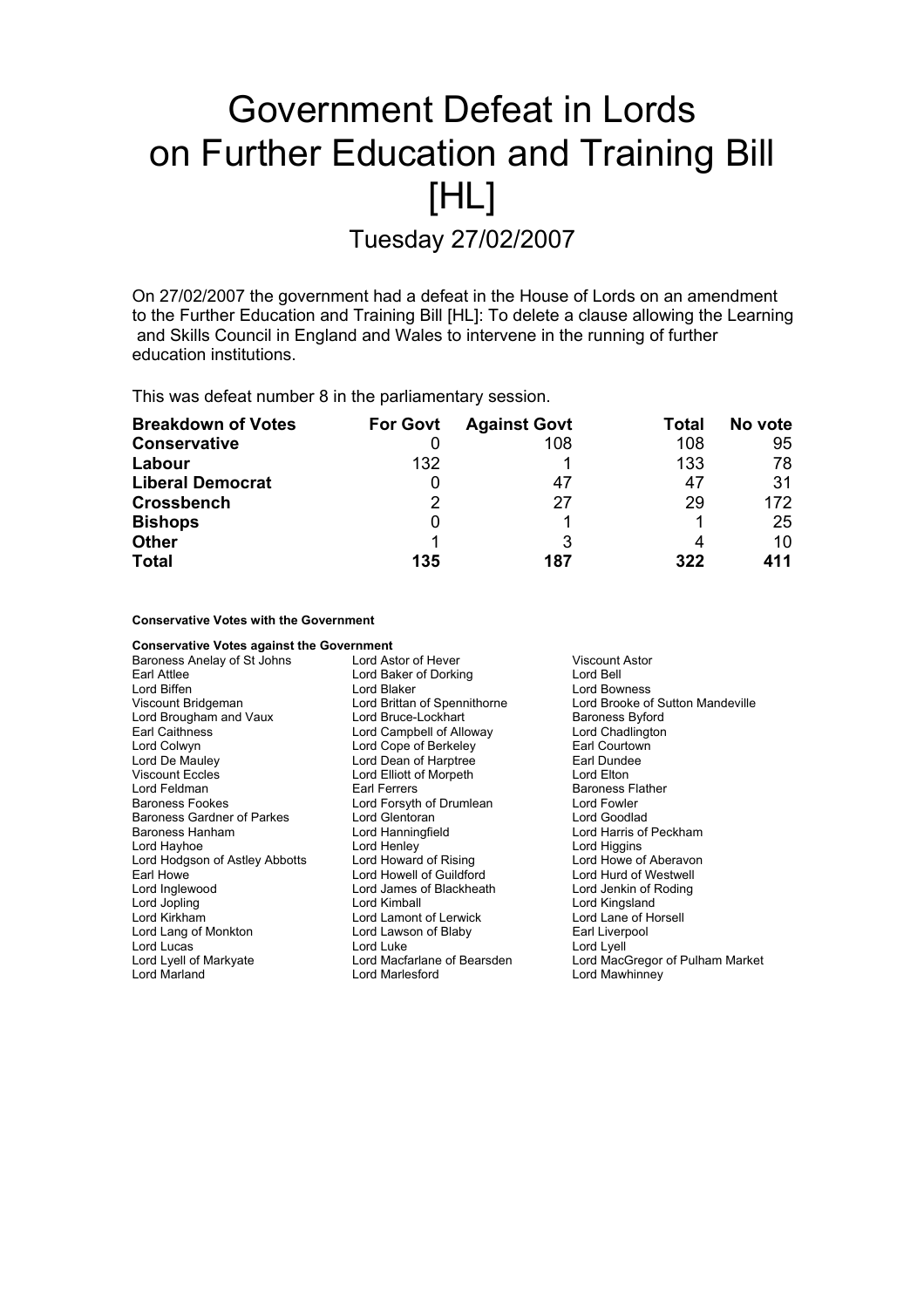- Lord Mayhew of Twysden Lord McAlpine of West Green Baroness Miller of Hendon<br>
Duke of Montrose Baroness Morris of Bolton Lord Murton of Lindisfarne Duke of Montrose **Baroness Morris of Bolton Corresponding Corresponding Corresponding Corresponding Corresponding**<br>
Lord Northbrook Baroness O'Cathain Lord Palumbo<br>Baroness O'Cathain Lord Palumbo Lord Palumbo Lord Patten<br>Baroness Perry of Southwark Lord Pilkington of Oxenford Baroness Platt of Writtle Baroness Perry of Southwark Lord Pilkington of Oxenford Baroness Platt of W<br>
Lord Plummer of St Marylebone Lord Quinton Cornel Baroness Rawlings Lord Plummer of St Marylebone Lord Quinton **Francisco Rawlings** Baroness Raw<br>
Lord Roberts of Conwy **Baroness Reccombe** Farl Selborne Lord Roberts of Conwy<br>
Lord Roberts of Conwy **Baroness Seccombe** Earl Selborn<br>
Lord Selsdon Lord Sheikh<br>
Lord Sheikh Lord Selsdon Lord Shaw of Northstead Lord Sheikh Lord Skelmersdale **Lord St John of Fawsley**<br>
Lord Stewartby **Lord Steiner Communisty**<br>
Lord Swinfen Lord Tebbit Viscount Trenchard<br>
Lord Tebbit Viscount Ullswater Management Baroness Verma<br>
Lord Tugendhat Miscount Ullswater Management Baroness Verma Lord Tugendhat Viscount Ullswa<br>
Lord Waddington<br>
Lord Wakeham
- **Labour Votes with the Government**

Lord Clinton-Davis **Lord Corbett of Castle Vale**<br>
Baroness Crawley **Lord Cunningham of Felling** Baroness Gibson of Market Rasen Baroness Golding<br>Baroness Goudie **Baron Corpon Corpor Corpor Corpor Corpor** Lord Gould of Brookwood Lord Graham of Edmonton Baroness Royall of Blaisdon Baroness Thornton Lord Tomlinson<br>
Lord Tunnicliffe Lord Turnberg

Lord Northbrook<br>Lord Palumbo<br>Lord Patten Lord St John of Fawsley<br>
Lord Steinberg<br>
Lord Taylor of Holbeach<br>
Viscount Trenchard<br>
Viscount Trenchard<br>
Baroness Trumpington

Baroness Adams of Craigielea Lord Adonis Lord Ahmed **Alli** Lord Alli Baroness Amos<br>
Lord Anderson of Swansea Lord Archer of Sandwell Baroness Ashtoi Lord Anderson of Swansea **Super Constructed Ander Sandwell** Baroness Ashton of Upholland Lord Baroness Ashton of Upholland Lord Baroness Ashton of Upholland Lord Barnett<br>
Baroness Billingham<br>
Baroness Blood<br>
Baroness Blood Lord Bernstein of Craigweil Baroness Billingham Baroness Blood Lord Borrie Lord Boyd of Duncansby Lord Bradley Lord Bragg Lord Brooke of Alverthorpe Lord Brookman Lord Burlison Lord Campbell-Savours Lord Carter of Coles Lord Christopher Lord Clark of Windermere Lord Clarke of Hampstead Baroness Crawley **Lord Cunningham of Felling** Lord Davidson of Glen Clova<br>
Lord Davies of Oldham **Baroness Dean of Thornton-le-Fylde** Lord Desai Baroness Dean of Thornton-le-Fylde Lord Donoughue **Lord Lord Drayson** Lord Dubs<br>
Lord Elder Lord Evans of Parkside Lord Evans Lord Evans of Parkside<br>
Lord Evans of Parkside<br>
Lord Foster of Bishop Auckland Baroness Farrington of Ribbleton Lord Filkin Lord Farrington of Ribbleton Lord Foster of I<br>
Lord Foulkes of Cumnock Lord Fvfe of Fairfield Baroness Gale Lord Foulkes of Cumnock Lord Fyfe of Fairfield<br>
Baroness Gibson of Market Rasen Baroness Golding Cord Cord Gordon of Strathblane Lord Gould of Brookwood Baroness Gould of Potternewton<br>
Lord Grocott Lord Harris of Haringey Lord Harrison and Lord Hart of Chilton and Lord Harrison Lord Haskel<br>Lord Haskel Lord Haskel Baroness Henig Baroness Hil Lord Haworth **Baroness Henig Baroness Henig** Baroness Hilton of Eggardon<br>Baroness Hollis of Heigham Baroness Howells of St David Baroness Hollis of Heigham Lord Howarth of Newport Baroness Howells of St Davids<br>
Lord Howarth of Newport Baroness Howells of St Davids<br>
Lord Hughes of Woodside Lord Hunt of Kings Heath Lord Irvine of Lairg Lord Janner of Braunstone **Communist Baroness Jay of Paddington** Baroness Jones of Whitchurch Lord Jones Lord Judd Baroness Kennedy of The Shaws Lord King of West Bromwich Lord Kirkhill Lord Layard **Lord Lord Lea of Crondall** Lord Leitch Lord Leitch Lord Leitch Lord Leitch Lord Leitch Lord Leitch<br>
Lord Lipsey **Communist Lord Lipsey** Baroness L Lord Levy Lord Lipsey Lord Clipsey Caroness Lockwood<br>
Lord Lord Lord Machanald of Tradeston Lord Mackenzie of Filth Lord Macdonald of Tradeston Lord Mackenzie of Framwellgate<br>
Lord Mason of Barnsley e Lord Maxton Lord MacKenzie of Culkein Lord Mason of Barnsley Lord Maxton<br>
Lord McIntosh of Haringey Laroness McIntosh of Hudnall Lord McKenzie of Luton Lord McIntosh of Haringey **Baroness McIntosh of Hudnall** Lord McKenzie of Luton<br>Lord Moonie **Lord Moonie Baroness Morgan of Drefelin** Baroness Morgan of Huyton **Baroness Morgan of Drefelin** Baroness Morgan of Huyton Baroness Morgan of Huyton Baroness Pitkeathley Lord Morris of Handsworth Lord Pendry **Consumer State Consumer State Consumers** Baroness Pitke<br>
Lord Pendry **Baroness Pitke**<br>
Lord Prys-Davies Baroness Quin Lord Plant of Highfield Lord Prys-Davies Baroness<br>
Lord Radice Baroness Ramsay of Cartvale Lord Rea Baroness Ramsay of Cartvale Lord Rea<br>
Lord Richard 
Lord Rosser Baroness Rendell of Babergh Lord Richard Corp Lord Rosser<br>Baroness Royall of Blaisdon Baroness Scotland of Asthal Lord Sewel Lord Sheldon Viscount Simon Lord Smith of Leigh Lord Soley **Lord Stone of Blackheath**<br>
Lord Taylor of Blackburn **Lord Temple-Morris** Baroness Taylor of Bolton Lord Taylor of Blackburn Lord Temple-<br>Baroness Taylor of Bolton Lord Taylor of Blackburn Lord Temple-<br>Baroness Thornton Lord Tomlinson Lord Truscott

Lord Waldegrave of North Hill

Lord Hunt of Kings Heath Baroness Turner of Camden